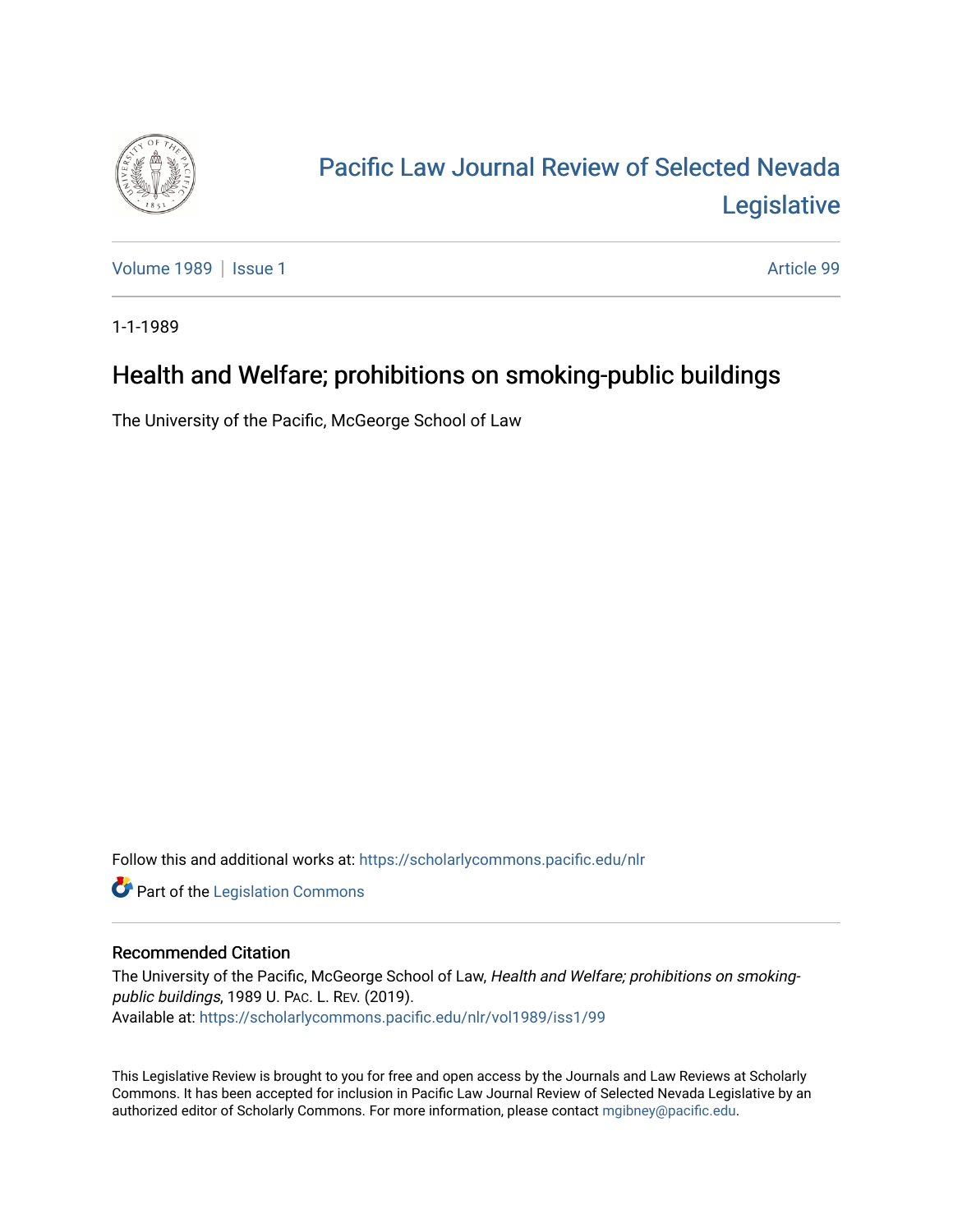## **Health and Welfare; prohibitions on smoking-public buildings**

NEV. REV. STAT. § 202.2491 (amended). SB 25 (Wagner); 1989 STAT. Ch. 705 AB 728 (Garner); 1989 STAT. Ch. 409

Chapter 705 prohibits tobacco smoking in any public building,<sup>1</sup> except in designated smoking rooms or areas.<sup>2</sup> Chapter 705 requires persons in control of a school district, state hospital, medical office,<sup>3</sup> hotel, motel, restaurant, supermarket, grocery . store, or child care facility<sup>4</sup> to post signs prohibiting smoking except in designated smoking areas.<sup>5</sup> Persons in control of a state hospital, medical office, hotel, motel, restaurant, supermarket, grocery store, or child care facility may also designate separate rooms or distinct areas of the building where smoking may be permitted.<sup>6</sup> However, Chapter 705 requires persons in control of a public building to designate separate rooms or distinct areas for smoking.<sup>7</sup>

Chapter 409 prohibits tobacco smoking in any child care facility,<sup>8</sup> except in separate rooms or designated smoking areas.<sup>9</sup> Rooms or areas in child care facilities where smoking is permitted must be isolated or well-ventilated so that the smoke does not have adverse effects elsewhere in the facility.<sup>10</sup>

*JLO* 

<sup>1.</sup> A public building is any building owned by the University of Nevada which is used for university purposes; or any building owned by the State of Nevada or any county, city, or school district which is used for a public purpose. 1989 Nev. Stat. ch. 705, sec. I, at 1626 (amending NEV. REv. STAT. § 202.2491).

<sup>2.</sup> *!d.* 

<sup>3.</sup> See id. (medical offices include those of physicians, chiropractors, dentists, physical therapists, podiatrists, psychologists, opticians, optometrists, or doctors of traditional Oriental medicine).

<sup>4.</sup> See NEv. REv. STAT. §§ 432A.010-.220 (1987) (definition and licensing requirements of a child care facility). Chapter 409 only applies to child care facilities licensed to provide care for more than 12 children. 1989 Nev. Stat. ch. 705, sec. 1, at 1626 (amending NEv. REv. STAT. § 202.2491).

<sup>5. 1989</sup> Nev. Stat. ch. 705, sec. I, at\_ (amending NEv. REv. STAT. § 202.2491).

<sup>6.</sup> */d.* A school district need not provide a room or area for tobacco smoking by students. *!d.* 

<sup>7.</sup> *Id.* Chapter 705 also requires persons in control of a public building to post signs prohibiting smoking in those areas not designated for that purpose. *!d.* 

<sup>8.</sup> See NEv. REv. STAT. § 432A.010-.220 (1987) (definition and licensing requirements of a child care facility). Chapter 409 only applies to child care facilities licensed to provide care for more than 12 children. 1989 Nev. Stat. ch. 409, sec. 1, at 870 (amending NEv. REv. STAT. § 202.2491).

<sup>9. 1989</sup> Nev. Stat. ch. 409, sec. 1, at\_ (amending NEv. REv. STAT. § 202.2491).  $10.$   $Id.$